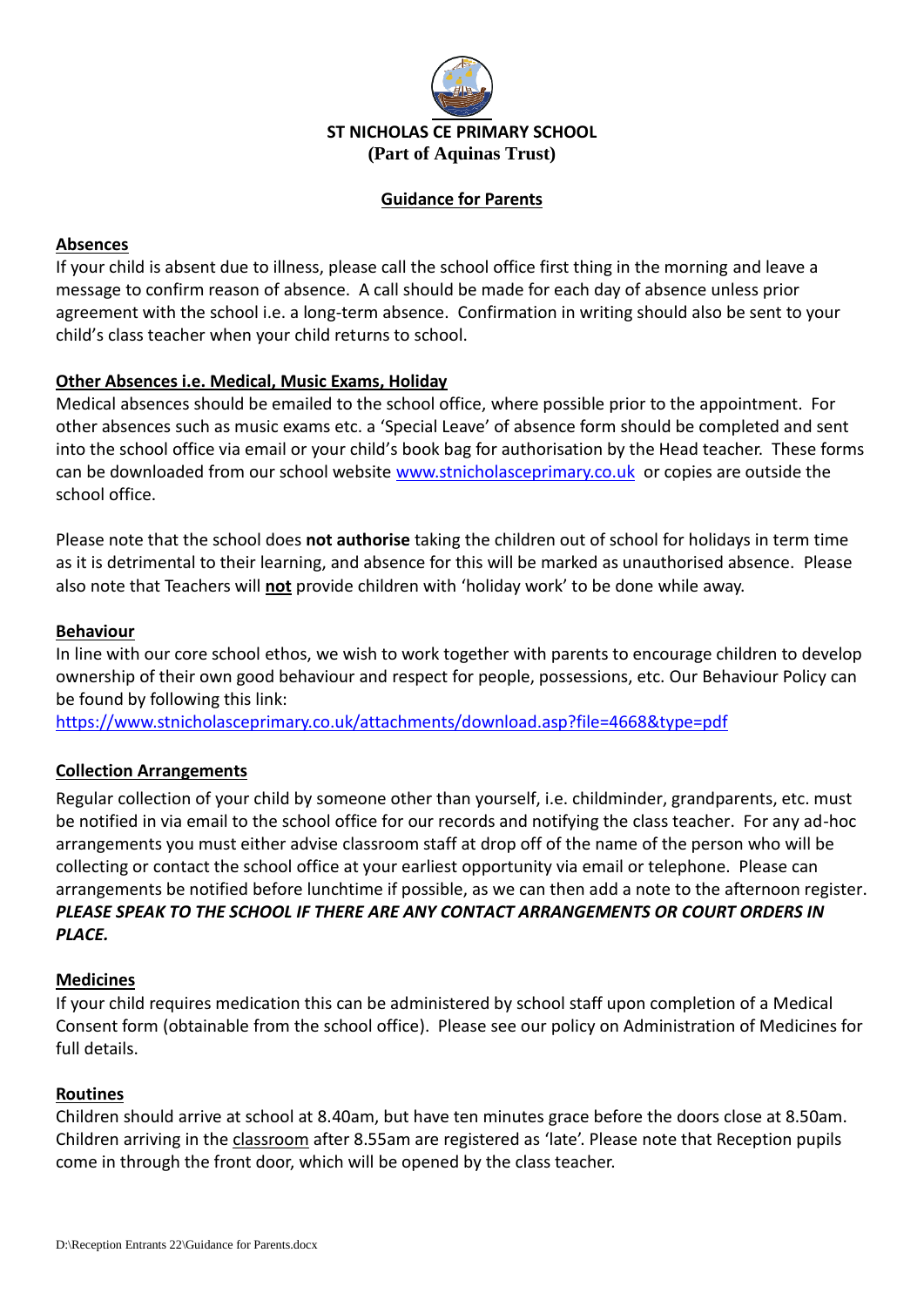Children should not be left unsupervised by an adult before 8:45am, as there are no arrangements for their supervision by school staff prior to this time. Due to the limited area available in the cloakroom, it is not possible to accommodate parents, so children should learn to manage their possessions independently once they enter the door. The Year R teacher will make appropriate arrangements for the early weeks of term.

Teachers are not available for long consultation at the start of the morning, as their responsibilities for classes prevent this; however, quick communications are possible if they are important and relevant to the day ahead. Generally, appointments with staff may be made by letter or telephone call to the school office.

Please bring 'forgotten items' to the school office rather than the classroom. All items of clothing, bags etc. should be clearly marked with your child's name and class (as part of an ongoing process). We have 218 children using the cloakroom areas, so taking care of possessions should be a high priority.

### **PAYMENTS TO SCHOOL**

We are a cashless school and in order to make payments for school meals, out of school clubs, trips you will need to have a School Gateway account. It's quick and easy to open an account - all you need are your email address and mobile number that school holds on record for you.

**Download the app**: If you have a smartphone, please download School Gateway from your app store (Android and iPhone). The app shows the same information as the website PLUS it saves the school money when we send you a text message.

*Visit the website*: www.schoolgateway.com and click on 'New User'. You'll receive a text message with a PIN number. Use this PIN to log into School Gateway.

Please make a note of these details – **you will not be able to open your account until your child has started at our school.**

### **Free School Meals Entitlement (not linked to universal free school meals \*)**

Your child is entitled to Free School Meals if you or your partner (living at the same address) receive one or more of the following:

- Universal Credit with a household income less than £7,400 a year (after tax and not including
- any benefits you get)
- Income Support
- Income-based Job Seeker's Allowance
- Income-related Employment and Support Allowance
- Guarantee Credit element of Pension Credit
- Support from the National Asylum Support Services (NASS) under Part 6 of the Immigration and
- Asylum Act 1999
- Child Tax Credit provided you are NOT also entitled to Working Tax Credit and have an annual
- gross income of no more than £16,190
- Working Tax Credit run-on paid for 4 weeks after you stop qualifying for Working Tax Credit

Eligibility criteria and application details are available through the London Borough of Bromley link for Pupil Premium and Free School Meals funding. Further information is also available in the pack.

\*Universal infant free school meals (UIFSM) provides funding for all government funded schools to offer free school meals to pupils in reception, year 1, and year 2. This funding is not dependent on the receipt of benefits.

### **Religious Worship**